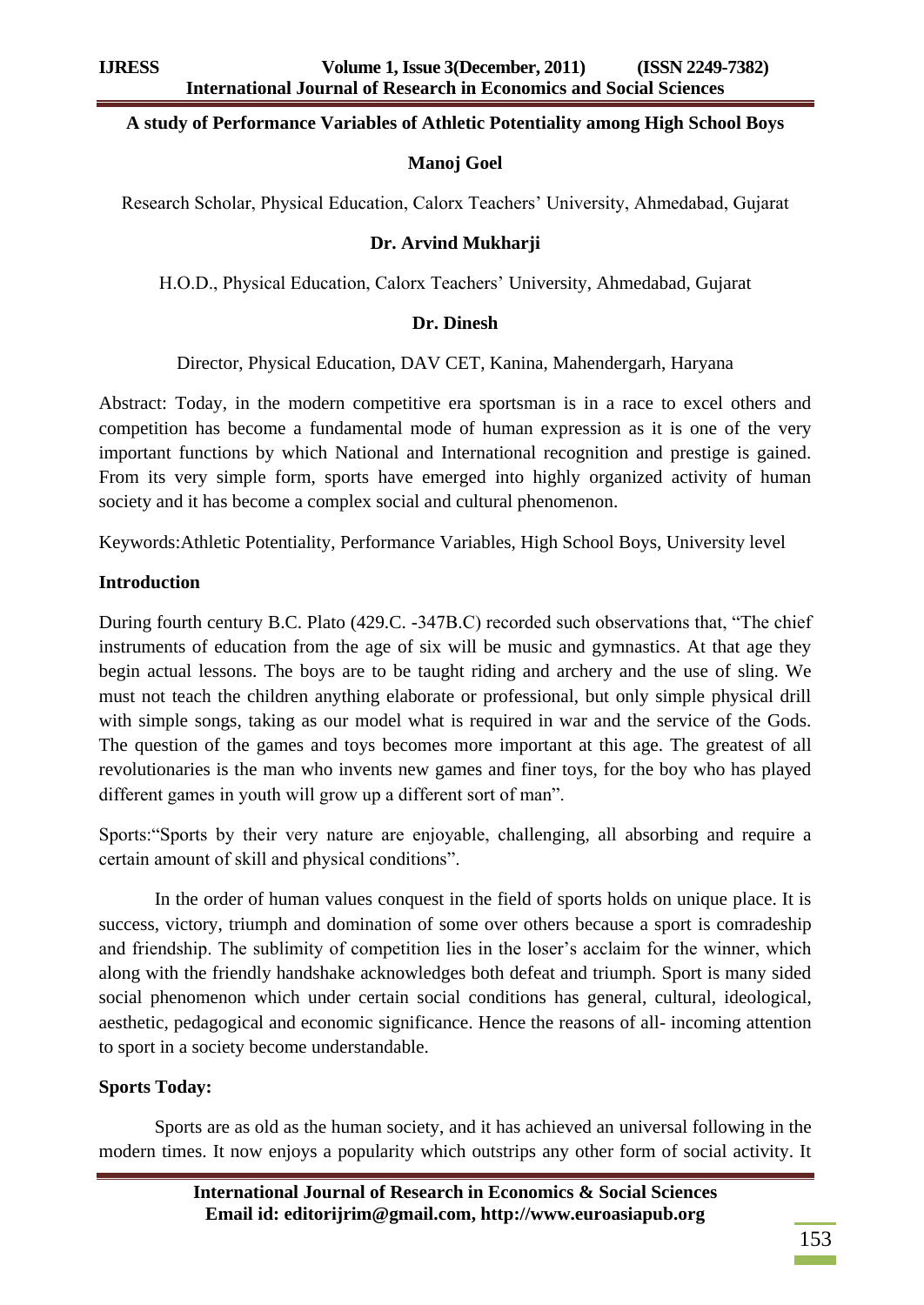has become an integral part of educational process. Millions of fans are participating in sports activities with full enthusiasm for the fun of it or for health, strength and fitness. It is taking the shape of a profession to some with high skills, with ample financial benefits linked with high degree of popularity.

It holds a prominent place in the modern life. Millions of people participate in sports activities, watch and read about them and spend huge amount of money annually on sports related activities and equepments. Technology permeates every aspects of life. Sports are no exception to it. Science applied to sport has enabled modern youth to develop physical capacities beyond anything earlier imagined. Sports have become highly competitive and records are being broken with great rapidity. With the rapid development of sports into a highly organized and intensely completive social phenomenon, the re has emerge a clear cut classification of sports on the basis of goal and intensity of participation, namely, recreation sports, health or conditioning sports and competitive sports.

## **Sports in Indian Context:**

In India, education as a whole is going through radical changes. The Government of Indian keeping in conformity with the UNESCO Charter has accepted in principle to introduce sports and physical educational system for fosterin fundamental human values, solidarity, fraternity and mutual respect of the human beings. Unfortunately all that were planned and thought of could not be implemented and Indian youths including children are still lagging far behind. After the successful completion of IX Asian Games at Delhi, India, in 1982 and Commonwealth Games at New Delhi, India, in 2010 there were a radical change in affairs of sports and physical education in our country. Serious endeavors have been made to develop the sports talent from grass root level. Search for sports talent and to groom them in a desire manner is going on. Government of Maharashtra, Physical Educational Directorate, has also taken a drive since 1982 to select potential athletes, through the competition among the primary students at each District.

As a matter of fact the competitions right from primary School level to higher level – step by step – up to state level has been introduced in search of sports talents. And the present research is directed to find the qualities of the young primary level boys and focus lights on this talent search process.

### **Physical Activity and Childhood- A Historical Perspective:**

Physical activity and childhood have a very natural relationship. We have no clear information about the behavior of children in prehistoric times. Archeological evidences from early civilizations have revealed a variety of sports and games, participated not only by the adult but also the youngsters. Greek civilization was marked by major interest in games and sports. At that time boys from the ages 7-18 years has to attain a semi military School. They were trained in such a manner from early childhood so that they could develop a strong body, physical beauty, mighty skill, irresistible strength. Sports became linked with philosophy, music,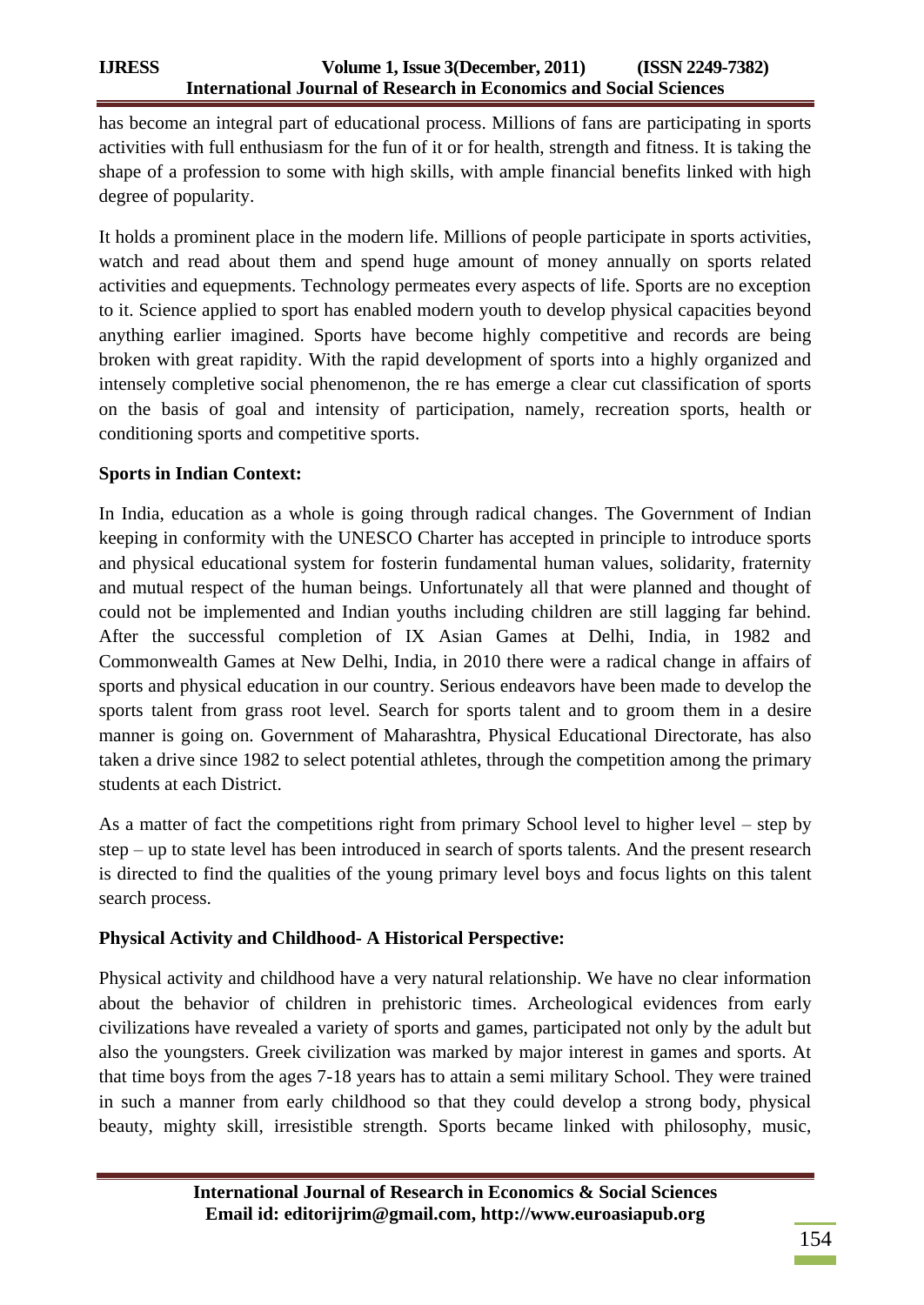literature, painting and sculpture acquiring an intellectual respectability, all to commonly lacked today.

In the High age, the church retracted behind the walls of its monasteries and the negative aspects of asceticism gained the upper hand. Fasting and contemplation were reinforced by a stern opposition to such body building pursuits as athletics. Even during this period some famous painters in their works illustrated many informal activities enjoyed by mediaeval children.

The Renaissance weakened the hold of the Church on education and it became possible to contemplate again the balanced pattern of instruction favored in ancient for improvement of performance slowly gained and increasing popularity during this period. The emphasis on physical culture was not only for the development of the strength and military skill, but also a beautiful and graceful body.

A summary of the writings of recognized authorities and of previous research provides evidence that the researcher is familiar with what is already known and what is still unknown and interested. Sine effective research is based upon past knowledge, this helps to eliminate the duplication of what has been done and provides useful hypotheses and helpful suggestions for significant investigation.

# **Various Studies on Physical Fitness:**

Shrivastav (2009), Studied to find out the effect of yogic Asanas upon Motor Ability which can help the people involved in physical activity 100 male subjects were selected ranging age group between 15 to 18 years. The basic motor ability of all 1000 subjects tested according to Barrow's Motor Ability Test, i.e. Standing Broad Jump Zig-Zag run, and Six Ponds Medicine Ball Put. From this 100 subjects 60 subjects were selected according to Barrow's Motor Ability by random sampling and they were divided into two equal group i.e. control group and experimental group. Following Asanas had been selected for experiment to ascertain to ascertain its effect upon motor ability i.e. Vrikshansan, Parivartta Trikonasan, Parivratta Parshwakonasana, Lolasana, Gomukhasana, Yogamudrasana, Ardha badha Padma Paschimothanasan. The Findings were

The agility has been developed through yogic asanas with high level of significance.

- 1. Yogic Asanas have improved the strength Low-Significantly at 10 level of confidence.
- 2. Power has been developed through of Yogic Asanas.

The purpose of the study done by Toka et a. (2009) was to find out the relationship between academic achievement and physical fitness Among university students of two Asian countries viz. Iran and India.This research was carried out among 1120 regular university students. The sample is consisting Pune university boys students ( $PUBS = 56$ ) and Teharan University boys students (TUBS  $= 560$ ) of age ranging 16 to 25 years. All the subjects were measured in selected physical fitness tests and the data of Academic achievement of all the subjects was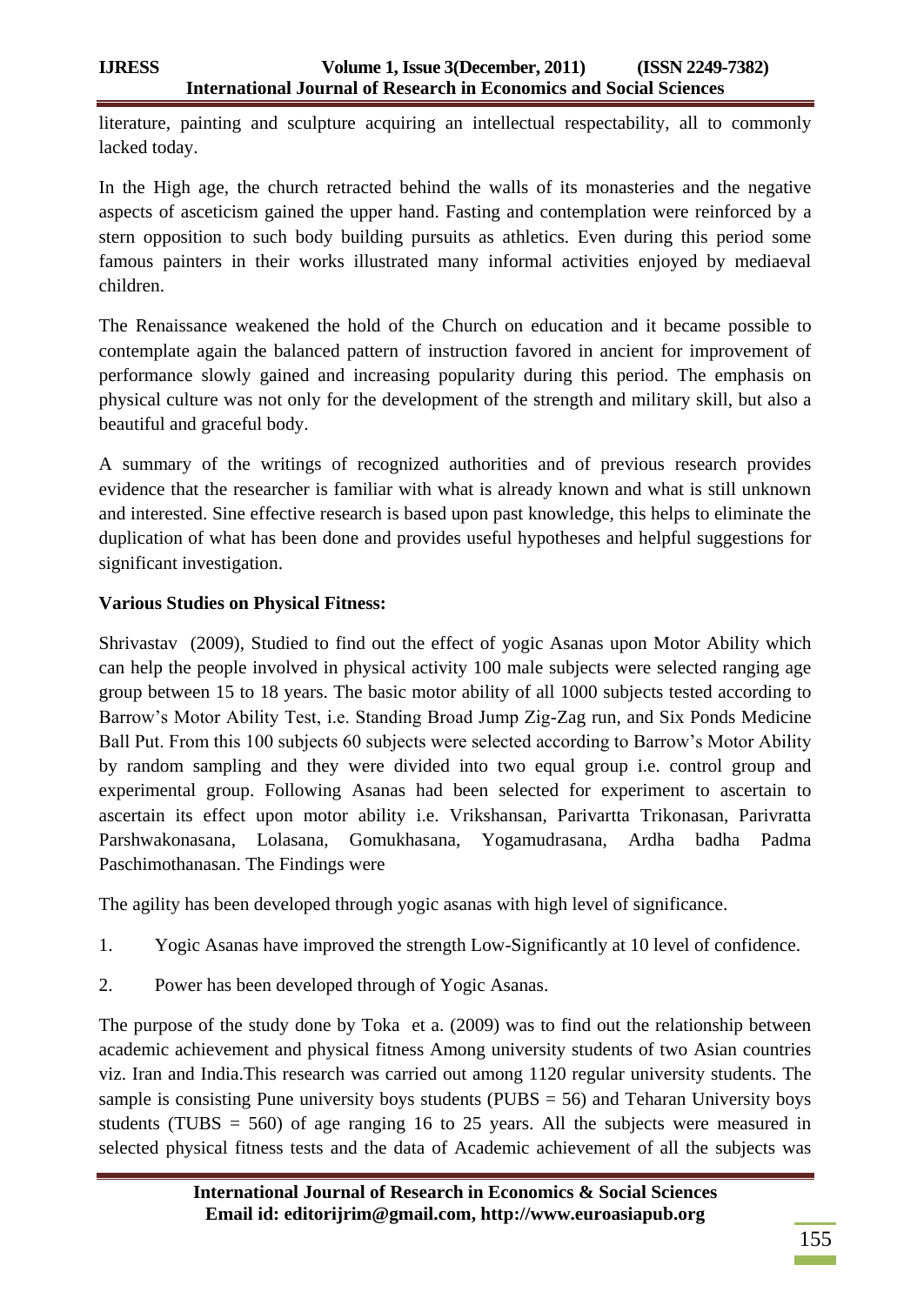also collected. The results indicated that there is no Significant Positive correlation found between Academic Achievement and Physical Fitness Components of Tehran university students. In case of Pune university students one physical fitness component i.e. Flexibility has significant positive correlation with Academic Achievement and in case of other components no significant Positive correlation was found.

Sajwan (2006), conducted study on 1200 boys of 10-11 years of age taken from four different states of south India, Namely Andhra Pradesh,Karnataka, Kerla and Tamil Nadu. 150 subjects belong to each age group were selected randomly from various Schools, these adding to a total of 600 subjects. To compare the physical development and motor performance of four groups, one-way Analysis of variance (ANOYA) followed by Sheffe's Post-Hoc Test was applied to find out the significance of differences between paired mean at 0.05 level.

It was found that body weight and all motor performance components namely speed, explosive power, agility, endurance and strength endurance were significant. In case of stature (Height) F-ration was not found to be statistically significant. This indicates that variability exists among the motor performance components and body weight of 10 years boys from the four different states of South India.

The further finding of present study in comparing the physical development and motor performance of 10-11 years boys from different states of South India revealed contrasting results in the selected traits and abilities.

And also the findings related to physical development as observed from change in height and weight revealed that in the 10 years age group, there were no significant differences among the boys from the four states.

In 11 year age group, Andhra Pradesh boys were found to be significantly taller than those from Kerala, Karnataka and Tamil Nadu. Similar to the development of stature, the Andhra Pradesh boys were found to be the heaviest in 10 and 11 year age and significantly differed from the boys of all other three states.

The purpose of the study of Ghuman , et al. (2006), was to investigate the Motor Fitness and Personality of University level Individual and Team Game Players. A sample of 400 players for the study was taken from Amravati University, Amravati (M.S.) India. The sports disciplines namely. Track and field, Wrestling, Judo, Swimming, Basketball, Handball, Football and Volleyball were included and each group consisting of at least 50 players. Motor fitness of the subjects was assessed by AAHPER Youth Fitness Test where as personality fitness of the subjects was measured by employing Eyseneck Personality Questionnaire (Eyseneck, 1980). Data were analyzed by applying test of significance to examine the significance of mean difference, if any, between individual and team game groups. Analysis of data revealed that individual and team game players significantly differed on extroversion trait of personality ( $t=2.41$ ;  $p<.5$ ). However, individual and team players did not show any significant differences on other personality traits namely psychoticism, neuroticism and social desirability ( $t= 0.20$ , 1.16 and 0.2; P<0.05). ANOVA showed social desirability traits of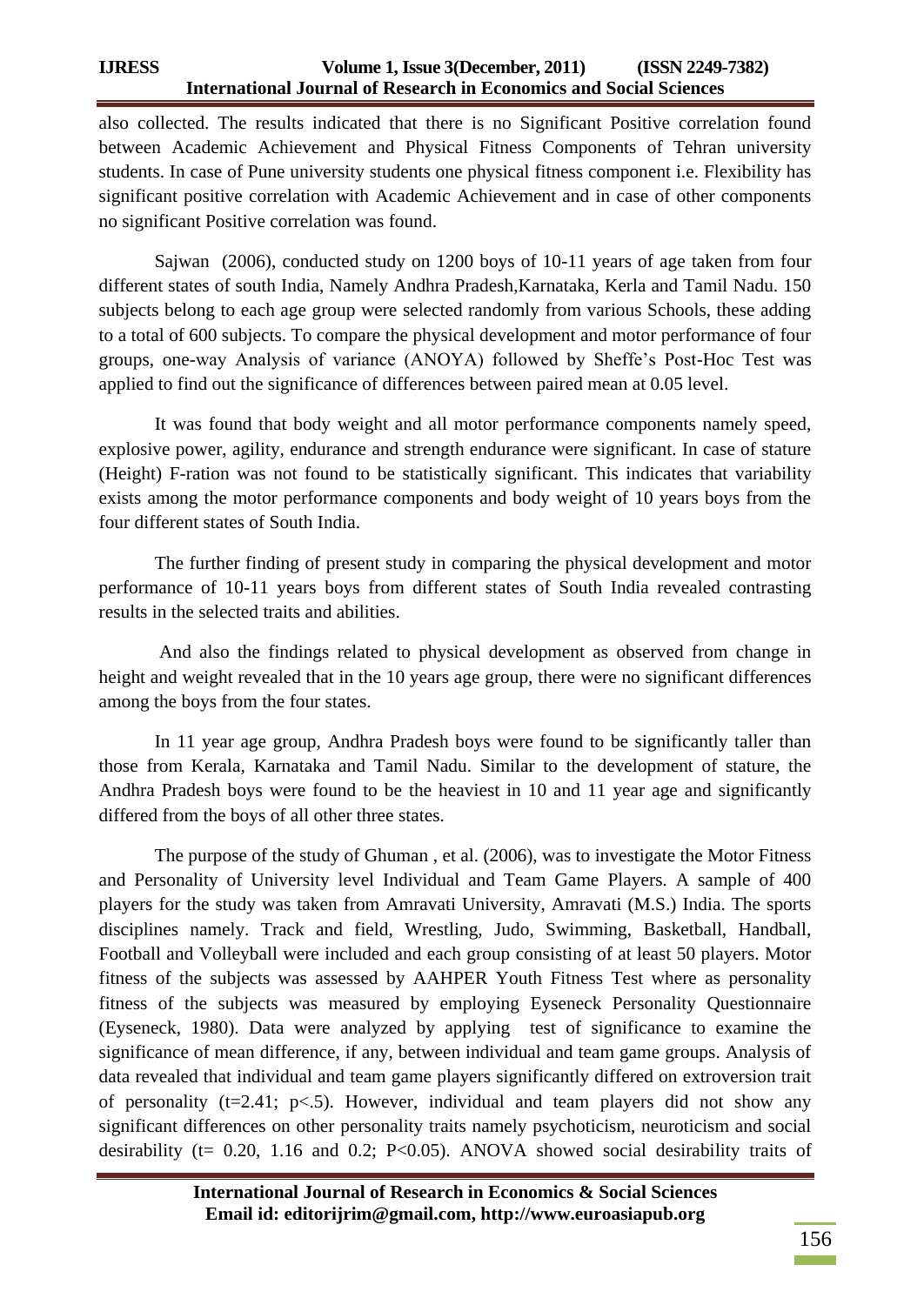personality (F= 13.98, 5.11, 4.83 and 19.78; P<0.05). Scheffe's Post hoc analysis further indicated that Volleyball players showed more Psychoticism as compared to other game players- individual as well as team. Judokas were more neurotic among all games investigated in this study. Basketballers and Athletes showed more extroversion tendencies than other sports groups. Basketballers and wrestlers showed more tendencies of social desirability.

 Arya (2004), studies seventy two male Basketball players of different Universities of Madhya Pradesh those who participated in M.P State Inter Division (Inter University) Basketball championship were selected as subject. Subjects selected for this study were studying in graduate and post graduate classes of different colleges of Madhya Pradesh and the average of the subjects were from 18-25 years of age. In order to, study the relationship of selected physical fitness variables i.e Speed, Strength, Endurance, Flexibility and Agility with the scores of Basketball playing ability.

The study showed that the strength of R.D. University, Jabalpur  $(r= 0.591)$  Endurance of H. S. Gaur, Sagar ( $r= 0.822$ ), Flexibility ( $r= 0.5$  84) and agility ( $r= 0.604$ ) of Jiwaji University, Gwalior has exhibited significant relationship with the performance of the subject while other variables has shown insignificant relationship.

Vorster (2000), studied the impact of urbanization on Physical, Physicological and Mental Health of Africans in the Northwest Province of South Africa. For comparing physical fitness test items, pull- ups, sit-ups, shuttle run, standing broad jump, 50 meter dash, soft ball throw for distance, 600 meters runlwalk and NPED 100 meters run was used. Two hundred subjects were involved from high School of Delhi, both in rural as well as urban areas. The results showed that there is no significant deference in the physical fitness level obtained from AAHPER youth fitness tests between rural and urban high School of Delhi. There is no significant deference in the physical fitness level obtained from NPED test between rural and urban high School of Delhi. Significant relationship exists between AAHPER test and NPED test performance. Same rate and girls were significantly taller and heavier than boys during adolescence. American girls and boys were taller and heavier than Brazilian boys and girls.

Bawa et al). (2000) Studied Fitness is a pre—requisite to the desired end of optimum efficiency in high class volleyball team, which can be achieved through appropriate conditioning programme. As "Gymnastic us a mother sport", gymnastic exercises with and without apparatus are extremely important for developing over all and all around fitness of an athlete. A good training programme includes, activities aimed at improving each component of physical fitness and fortunately almost all components can be developed by gymnastic exercises. Russel (1984) commented that an athlete's physical or motor attribute could be enhanced through the use of gymnastics. He stated further that athletes from other sports could supplement their training with gymnastics conditioning program for developing fitness and skills in volleyball, the present investigation was planned to find out the effect of gymnastics oriented training programme on physical fitness and technical performance level of the volleyball players. The study was conducted on 27 male volleyball players of Diploma Course in Sports Coaching at NS, NIS, Patiala and NS Eastern Center, Calcutta. Out of 27 subjects, 12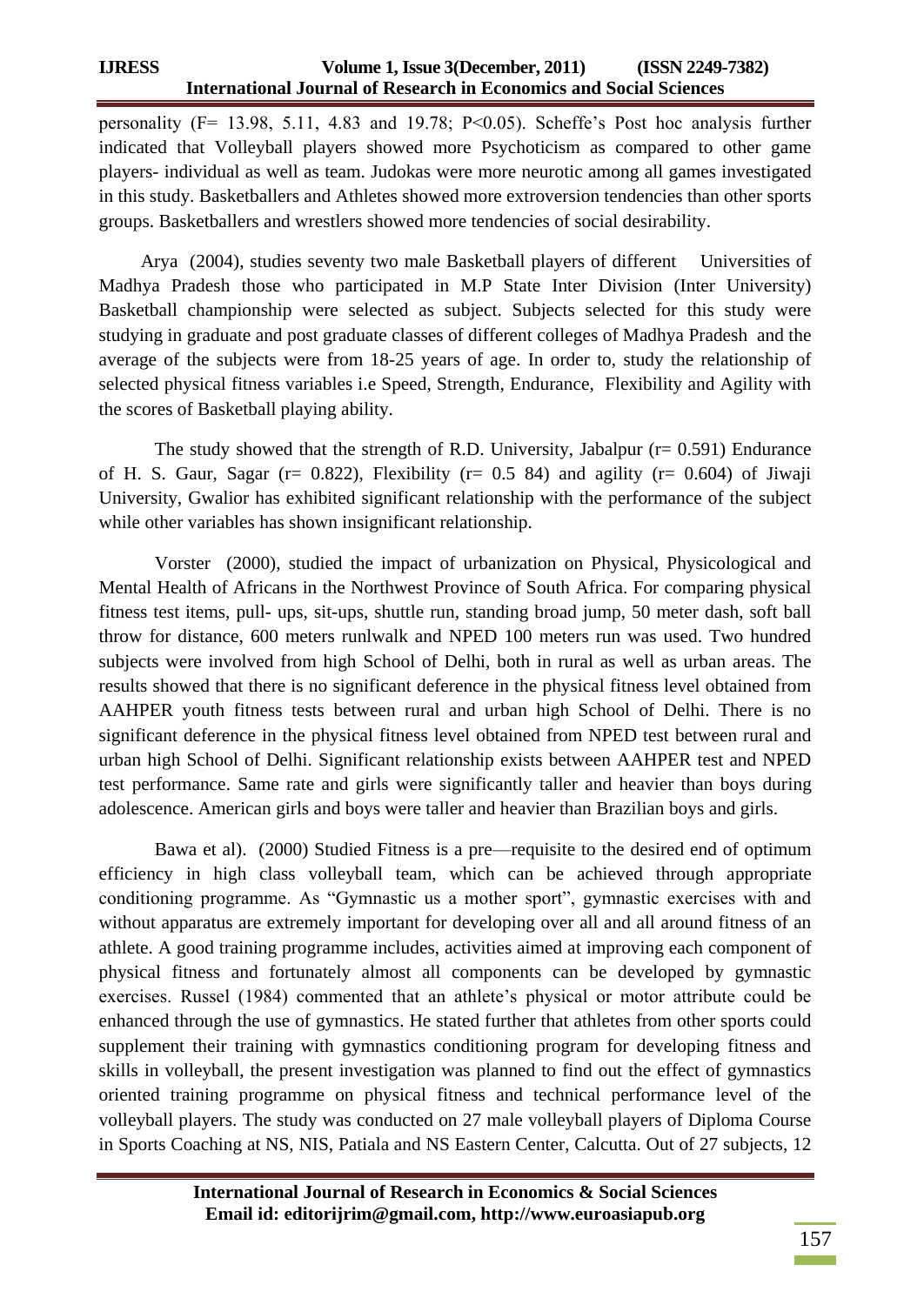students were taken as the experimental group, where as 15 students taken as control group for the study. The following physical fitness tests and technical skill tests were administrated on each subject before implementing the gymnastic oriented training programme and also after completion of 4 weeks gymnastic oriented training programme. The physical fitness, measuring tests; Vertical Jump, Pushups, Chin ups, Sit ups, Back strength, 30m sprint, Boom rang test, 6000 m. run. Sit and Reach, Bridge up and Shoulder rotation were conducted to measure the physical fitness of the subjects where as self- guarding. One arm pass with side rolling and forward dive tests were conducted to measure the technical performance of the subjects. The above physical fitness and technical skill measuring tests were administered on each subject before starting the training programme and after 4 weeks. It has been found that both the physical fitness and skill proficiency of the volleyball players can be increased through participation in gymnastic oriented conditioning programme.

Pal and Bora (1993), Studied to establish the relationship between scores. Obtained by subjects on various tests for selected components of Motor fitness and their performances in High Jump, Product Moment Correlation was applied.

Fifty-five make students, whose performances in high jump were ranging from 140 to 170 cm. were selected as subjects of the study. Subjects studying in three year Bachelor Degree and two-year Master Degree courses in Physical Education at Gwalior and Trivendrum. The subjects belonged to different states of India, and their ages ranged from 17 to 26 years.

The performances of the subjects in selected Component of Motor Fitness i.e. 50 yard dash, 4x10 yards shuttle Run, Bridge-up test, Sit and Reach test, standing Broad Jump. Sergeant jump and performance of High Jump.

The result showed that value of coefficient of co-relation of the performance in High Jump with speed was 0.921, with Flexibility for spine 0.286 and with Explosive strength were 0.392 and 0.664. All these values found to be significant at 0.05 level.

Result also indicated the non-significant values of coefficient of correlation of the performance in High Jump with Agility and of the same with Flexibility for Hip were 0.230 and 0.0 15 respectively. However, the relationship, in case of Agility was closer to the significant value.

The study showed, there was significant relationship between the performance in High Jump and selected Motor fitness Components. Agility and flexibility for Hip Joint did not prove to have significant relationships with the performance of High Jump.

The purpose of the study by Verma and Bhandari (1989), to investigate the comparative study of Physical Fitness variables of players of individual and team games. Selected the total 720 players 90 from each of four individual, i.e. athletics, gymnastic, wrestling and boxing and 90 from each of the four team games, i.e. Hockey, Football, Basketball and Volleyball from different Districts of Haryana State were as the sample. Conducting the physical fitness test of the various components, i.e. Zig-Zag run, Standing Broad Jump, Shut Put, Bend and Reach and Cooper's and 12 minute Runlwalk on individual and team games players. The investigator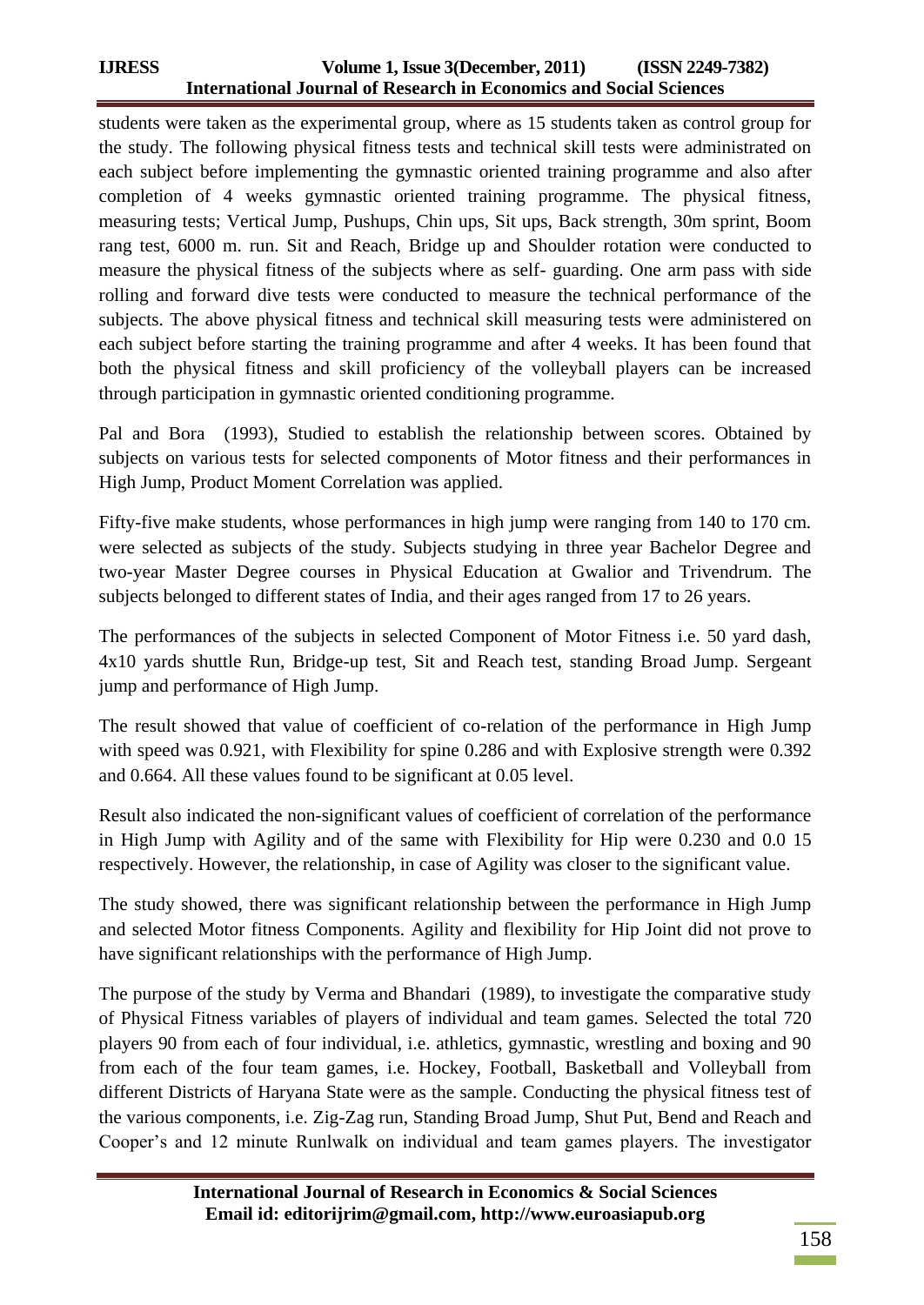concluded that team games players had higher speed, agility an endurance than individual games Players and more over individual games players and more power, strength and flexibility than team games players.

Cab (1988), conducted the study on selected freshmen who had enrolled at the University of North Dakota, but did not participate in inter collegiate athletics during their four years of college and athletes who participated for three years in collegiate football, basketball, wrestling, cross-country etc. The AAHPER Youth Fitness Test was administered in 1963 and both groups wee rested during the first semester of 1999-67. Some of the conclusions indicated by this study were that the athletes showed significant improvement in all the selected measures of physical fitness except the 50 yard dash and the non-athletes showed a significant superior in sit-ups, standing broad jump and 600 yard run/walk.

A1fa, (1986), studied the inception of the Department of Physical and Health Education of Ahamadu Bello University, Zaria, Nigeria in 1973 there has been a physical fitness test instituted as a part of the interview conducted for selective admission. The main objective has to provide the department with an opportunity to admit very good students.

The practice has continued to attract criticism from others who consider it as a waste of time and not necessary. This study was undertaken to cross-validate the physical fitness test items used during the test with available date from other nations to examine the achievement of the department's objective, to examine the physical fitness status of the candidates in comparison with available fitness test standards in other nations.

It involved 401 candidates, both male and female who either applied for the Diploma or the undergraduate Degree Programme in year 1985-86 session an average range from 20 to 27 years.

All participated in the physical fitness test items of a 12 minutes run test, a one-minute bend knee sit-ups test a one —minute push up test, a sit and reach test, a standing broad jump test, a pull up test and skin fold test. This was to evaluate their cardio respiratory muscular power, muscular endurance, joint flexibility, muscular dynamic strength and endurance and body composition fitness status.

The date collected were analyzed at the Columbus campus of the Ohio state University Computer center, for t- test, one-way and two-way ANOVA , multiple co-relations and regression. The results form this study suggested that the items were valid the Diploma students performed better in general than their undergraduate counter parts, the department has not fully achieved the objective of using physical fitness as part of the admission requirement because the candidates were found 'to be weak in some fitness parameters other than cardio respiratory and flexibility. However, the practice should continue and the areas where the candidates were found weak be improved through curriculum content review.

The purpose of the study, by Porins (1985) , was to predict the general athletic ability of boys in the elementary School. The three items which were selected for the Prins Motor Ability Test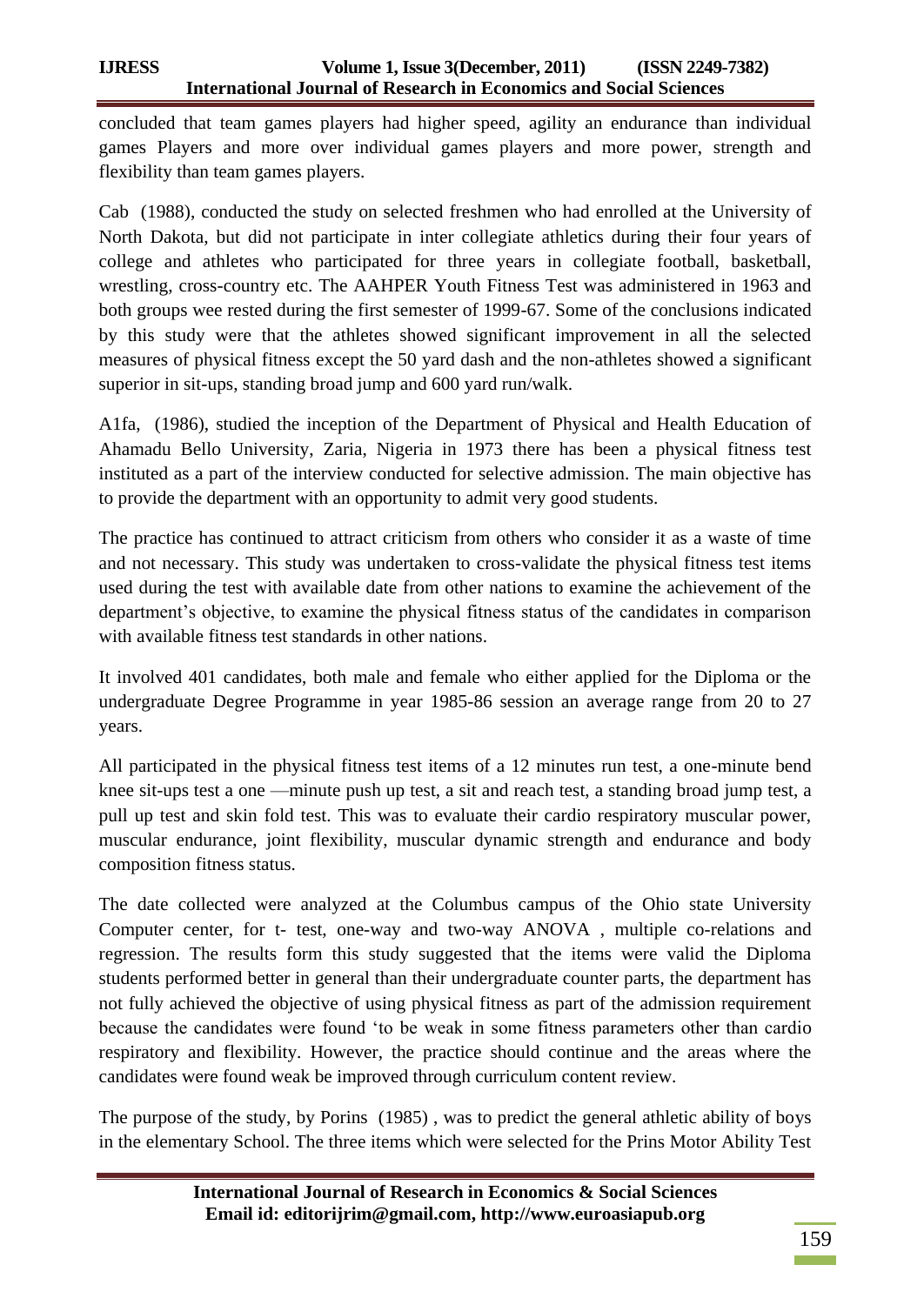were the pull-up, the 50 yard dash, and the basketball throw for distance. These were selected after a study was made of 147 Peoria, Arizona elementary School boys. Over a period of two years , scores were gathered on each boy tested in each of the following :pull-ups; push-ups; sit-ups; mile-run; grip strength; standing broad jump; 50 yard dash; football punt for distance; and Harvard Step Test.

After completion of the statistical procedure, the investigator made a linear correlation between all of the test items. The pull-ups, 50 yard dash, and the basketball throw for distance proved statistically to be of the most value in predicting general athletic ability for the boys of elementary School age.

Murlidharan  $(1984)$ , conducted the study to find out relationship between anthropometric and physical performance variable measures to performance in long jump. The average age of the subjects were 22 years Pearson Product Moment was used to compute correlations between performance in each independent variable namely standing broad jump, 50 yard dash, shuttle run (4 X 10 yards), sit and reach, vertical jump (leg length), Height and weight. The data were tabulated in the form of scatter grams. The independent variables were taken on  $X'$  axis and the dependent variables on 'y' axis. For 'x' axis and the dependent variables on 'y' axis for testing the hypothesis the level of significance was set at .05 level of confidence. The findings indicated that the anthropometric and physical performance variables were very reliable for predicting performance in long jump. From the findings of the study it may be concluded that 1) leg length, height, standing broad jump, 50 Mts. Dash, shuttle run (4 X 10 yards), sit and reach and vertical jump were the most significant independent measurements in prediction sources in running long jump 2) body weight did not prove to be reliable when single independent variable was correlated with the performance of running long jump. Therefore weight should not be used singly for predicting performance in running long jump.

Alam's (1983), study was undertaken to find out the relationship of reaction time, agility and flexibility to performance in running broad jump of the 5 male students form first year degree class of bachelor of physical education at Lakshmibai National College of Physical Education, Gwalior. Pearson Product Moment Correlation Method was used to compute correlation and significance of the study was found by employing Pearson's product moment correlation between running broad jump and reaction time, agility and flexibility. The findings of the study revealed that there was significant correlation between running broad jump and flexibility. The obtained value of correlation was found statistically significant at 0.05 level of confidence. The following conclusions were drawn:

- 1. There is significant correlation between reaction time and running broad jump.
- 2. There is significant correlation between agility and running broad jump.

In majority of the sports events and competition, it is the level of the physical variables such as speed, agility, power, strength and endurance ete. Which often decide the fate of the game; based on the above mention criteria the following variables were selected.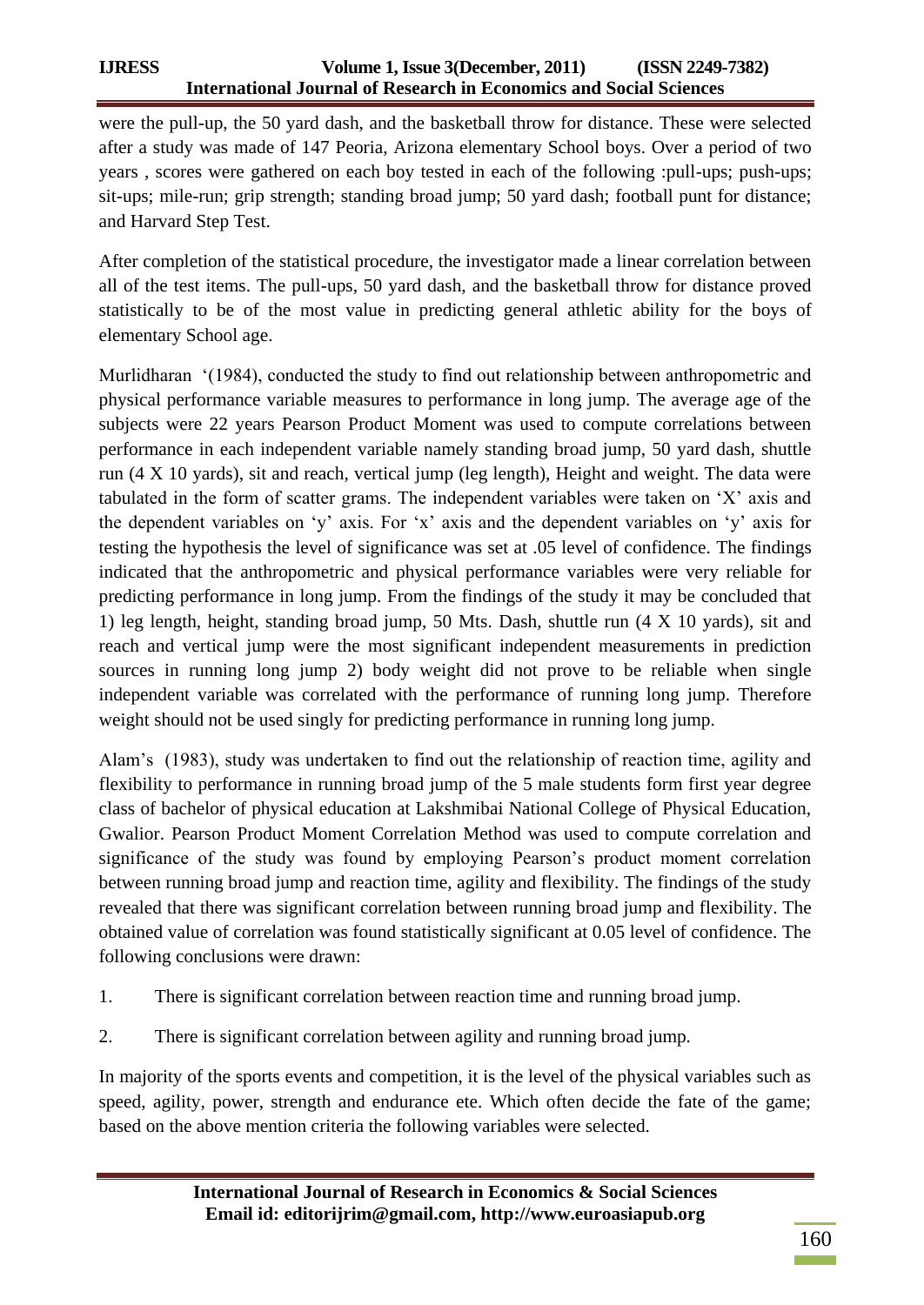## **Physical Fitness Components**

- 1. Speed
- 2. Agility
- 3. Power
- 4. Muscular strength and Endurance
- 5. Cardio Respiratory endurance

Anthropometric Measurements:

- 1. Standing Height
- 2. Weight
- 3. Leg Length
- 4. Calf Girth
- 5. Thigh Girth
- 6. Chest Girth
- 7. Shoulder Width

Physiological Variables:

- 1. Resting Pulse Rate
- 2. Hemoglobin Percentage

# 3.4.2:PHYSIOLOGICAL VARIABLES:

# A) RESTING PULSE RATE (R.P.R)

Equipment: Stop Watch

Procedure: the resting value of pulse rate was taken after the subject had taken rest for about 30 minutes. The value of R.P.R was determined by feeling the pulse for a minute by palpating the pulse beat at the left wrist at radial artery. Reading was recorded as the resting pulse rate of the subject. , ,

*B) HEMOGLOBIN PERCENTAGE (HB %)* 

Equipment: Sahil's hemoglobinometer

Procedure: this test was chosen with a view to measure the hemoglobin content present in the blood of the subjects. A Sahil's hemoglobinometer was used to measure the hemoglobin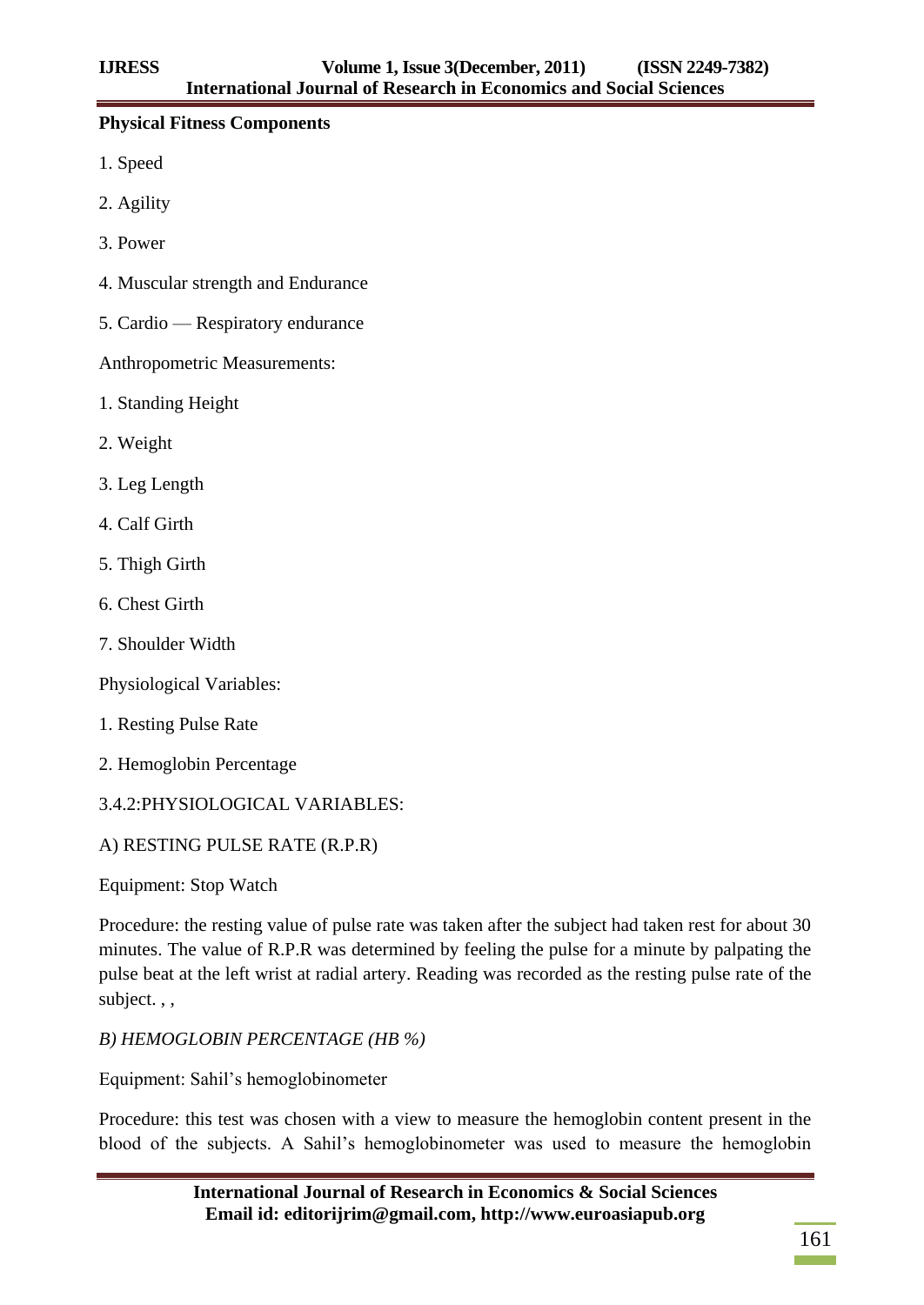content present in the blood. The index finger of the subject was cleaned with the absolute alcohol. After blood came out by pressing the fingers of the subject the tester used a dry hemoglobin pipe, which was attached with a rubber pipe and its other end was kept in testers mouth and through this pipe and he sucked the blood up to 20 mark.

The blood was then transferred into a test tube containing N/l0 HCL about 6 ml. the blood was properly mixed in the solution after shaking the tube. The tube was kept in a stand for five minutes. The distilled water was then added drop by drop until the color of the blood sample after matched exactly with the color of the stand . The volume of the sample after matching the color indicated the result of the hemoglobin content in the blood was recorded as gm/lOO ml. of the blood as score of the subjects

# **Conclusion**

Sports are as old as human society and it has achieved a universal following in the modem time. Sports can help to advance the process by virtue of its far reaching appeal and its ability to create new dimensions which has been appreciated by nations. Games and sports are the area of social life which is in opportunities of sociological research. It now enjoys a popularity which out strips any other from of social activity. It holds as a prominent place in modem life. Millions of people participate in sports activities watch and read about them and spend time and money on sports activities and equipments.

For many years it was believed that the performance in games and sports depend on skill and performance, technique, physiological variables, anthropometric measurements, and physical fitness components. Besides all these it is also believed that proper environment condition required for every game for higher level achievement.

# **References**

- **[1]. Barry, L. and Jack K. Nelson, Practical Measurements for Evaluation in Physical Education, 3rd Ed., (Delhi: Surjeet Publication, 1982).**
- **[2]. Basco. James S. and William F. Gustafson. Measurement and Evaluation in Physical Education, Fitness and Sports, (Englewood Cliffs: Prentice Hall mc, 1983).**
- **[3]. Beet, Getnell, Physical Fitness: A Way Of Life, (New York: John Willey Sons., 1976).**
- **[4]. Berger, R. A., Applied Exercise Physiology, (Phildaphia: Lea and Febiger, 1982).**
- **[5]. Best, J.W., Research in Education, (New Delhi: Prentice Hall of India, 1983).**
- **[6]. Bruck, Roberat Kan, Introduction to Human Anatomy, (New York: Haper and Row Publisher, 1979),**
- **[7]. Bucher, Charles A, and William E, Prentice, Fitness for College and Life, (Toronto: Mosby College Publishing, 1988).**
- **[8]. Bucher, Charles A., Foundations of Physical Education and Sports, (Saini**
- **[9]. Louis: The C.V. Mosby Company, 1983).**
- **[10]. Bullen, B.A., Encyclopedia of Sports Science and Medicine, S.A. Over Weight, (1971).**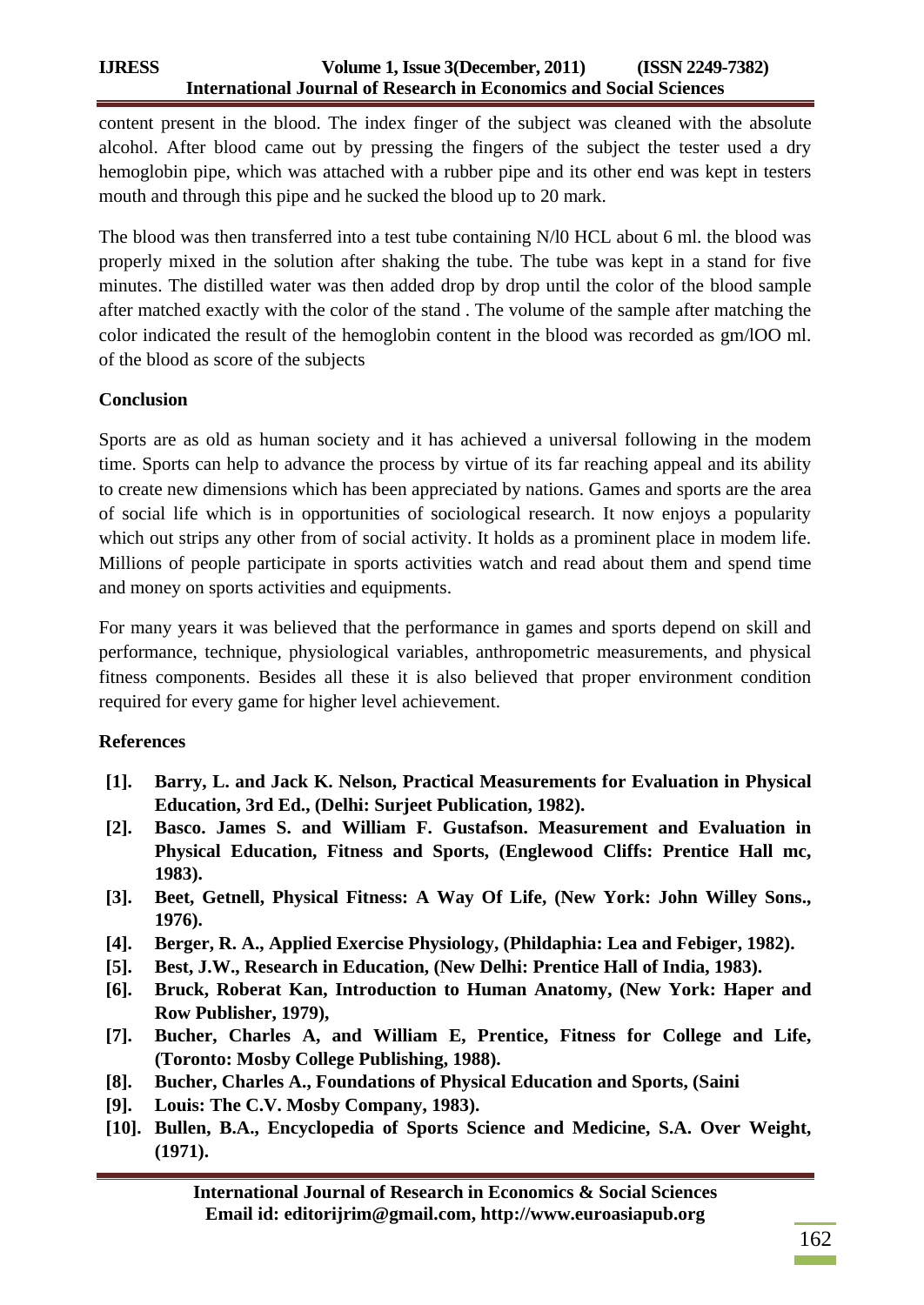|                    | [11]. Burnet, John, Greek Phflosophy Thales to Plato, (New York: St. Martin's Press),                 |  |  |  |  |  |  |  |  |
|--------------------|-------------------------------------------------------------------------------------------------------|--|--|--|--|--|--|--|--|
|                    | (1962).                                                                                               |  |  |  |  |  |  |  |  |
| $[12]$ .           | Carter, J. E. L., Physical Struture f C)lympic Athletes. (London: S. Karger, 1982).                   |  |  |  |  |  |  |  |  |
| $[13]$ .           | Chatterjee, C. C. Human Physiology, (Calcutta: Chintamani Publication, 1963).                         |  |  |  |  |  |  |  |  |
| $[14]$ .           | Chatterjee, C. C., Human Physiology. (Calcutta: Books & Allied Private Limited,                       |  |  |  |  |  |  |  |  |
|                    | 1963).                                                                                                |  |  |  |  |  |  |  |  |
| $[15]$ .           | Clarke, H. Harison, Application of Measurement to Health and Physical                                 |  |  |  |  |  |  |  |  |
|                    | Education, 5th ed., (Eaglewood cliffs: N.J. Prentice Hall Inc., 1976)                                 |  |  |  |  |  |  |  |  |
|                    | [16]. Cureton, Thomas H. Jr., Physical Fitness of Champion Athletes, (Urbana, The                     |  |  |  |  |  |  |  |  |
|                    | University of Illinois press, 1951).                                                                  |  |  |  |  |  |  |  |  |
|                    | [17]. Dhetrich, Harri, Principles of Sports Training, (Berlin: Sport Verlay, 1982).                   |  |  |  |  |  |  |  |  |
| $\left[18\right].$ | Dirix, A., H. P. Knuttgen and K. Title, The Olympic Book of Sports Medicine, Vol.                     |  |  |  |  |  |  |  |  |
|                    | 1 of the Encyclopedia of Sports, an                                                                   |  |  |  |  |  |  |  |  |
|                    | [19]. IOC Publication in Collaboration with the International Alteration of Sports                    |  |  |  |  |  |  |  |  |
|                    | <b>Medicine, (1988).</b>                                                                              |  |  |  |  |  |  |  |  |
|                    | [20]. Doneash, S., Physical Education Handbook, (New<br>Jersey, Englewood                             |  |  |  |  |  |  |  |  |
|                    | Encyclopedia), Cliffs; Prentice Hall Inc., 1982).                                                     |  |  |  |  |  |  |  |  |
|                    | [21]. Fox, E. L. and D.K. Mathew, The Physiological Bases of Physical Education and                   |  |  |  |  |  |  |  |  |
|                    | Athletics, 3RD ed., (London: Saunders College Publishing, (1976).                                     |  |  |  |  |  |  |  |  |
| $[22]$ .           | Freeman, William H., Physical Education and Sports in a Changing Society,                             |  |  |  |  |  |  |  |  |
|                    | (Delhi: Surjeet Publications, 1982).                                                                  |  |  |  |  |  |  |  |  |
|                    | [23]. Garrett, J. and Kennedy, "Collection of Anthropometr\. Aeroace Medical                          |  |  |  |  |  |  |  |  |
|                    | Research Laboratory". U.S.A., (1971).                                                                 |  |  |  |  |  |  |  |  |
| $[24]$ .           | <b>Glucose, S.V. Concise Medical Dictionary.</b>                                                      |  |  |  |  |  |  |  |  |
| $[25]$ .           | Harcourt Roy, Physical Fitness for School, (London Pelham Books Limited, 1965)                        |  |  |  |  |  |  |  |  |
| [26]               | Have, Principles of Spos Training.                                                                    |  |  |  |  |  |  |  |  |
| $[27]$ .           | Hockey, Robert V., Physical Fitness: The Path Way to Healthful Living, (Toronto:                      |  |  |  |  |  |  |  |  |
|                    | <b>Mosby Publications, 1993).</b>                                                                     |  |  |  |  |  |  |  |  |
| $[28]$ .           | James, Hornak, E, and Philips D. Alien Measurement and Evaluation in Physical                         |  |  |  |  |  |  |  |  |
|                    | Education, (New York: John Willey and Sons, 1979).                                                    |  |  |  |  |  |  |  |  |
|                    |                                                                                                       |  |  |  |  |  |  |  |  |
|                    |                                                                                                       |  |  |  |  |  |  |  |  |
|                    | [29]. John, Low W., D. Mc Phersan Barry and Kenyan Gerald, Sports and Social                          |  |  |  |  |  |  |  |  |
|                    | Systems, (California: Addition Wesley Publishing Co., 1978).                                          |  |  |  |  |  |  |  |  |
|                    | [30]. Johnson, Barry L. and Jack K. Nelson, Practical Measurements for Evaluation in                  |  |  |  |  |  |  |  |  |
|                    | Physical Education, 3" ed. (Delhi: Subject publications, 1982).                                       |  |  |  |  |  |  |  |  |
| $[31]$ .           | Johnson, H. M. B. Barrow and R. Mcgee, A Practical Approach to Measurements                           |  |  |  |  |  |  |  |  |
|                    | in Physical Education, 3rd Ed., (Philadelphia: Lea and Febiger, 1979).                                |  |  |  |  |  |  |  |  |
|                    | [32]. Johnson, Warren R., Science and Medicine of Exercise and Sports. (New York:                     |  |  |  |  |  |  |  |  |
|                    | Harper and Raw Publisher, 1960).                                                                      |  |  |  |  |  |  |  |  |
|                    | [33]. Karpovih, Poter V and waynes E Sennig, Physiology of Muscular activity,                         |  |  |  |  |  |  |  |  |
|                    | (Philadelphia: w.b. saunders co. 1974)                                                                |  |  |  |  |  |  |  |  |
|                    | [34]. Kella, G.A and E.N. Somson, Applied Physiology, (New Delhi: Oxford University                   |  |  |  |  |  |  |  |  |
|                    | Press, 1987)                                                                                          |  |  |  |  |  |  |  |  |
|                    | [35]. Korpovich, P.V., Physiology of Muscular activity, (london: W.B. Saunders co.                    |  |  |  |  |  |  |  |  |
|                    | <b>1973</b> )                                                                                         |  |  |  |  |  |  |  |  |
|                    |                                                                                                       |  |  |  |  |  |  |  |  |
|                    | [36]. Mathew, Donald K., Measurement In Physical Education, (Philadelphia: W.B.<br>Saunders Co. 1974) |  |  |  |  |  |  |  |  |